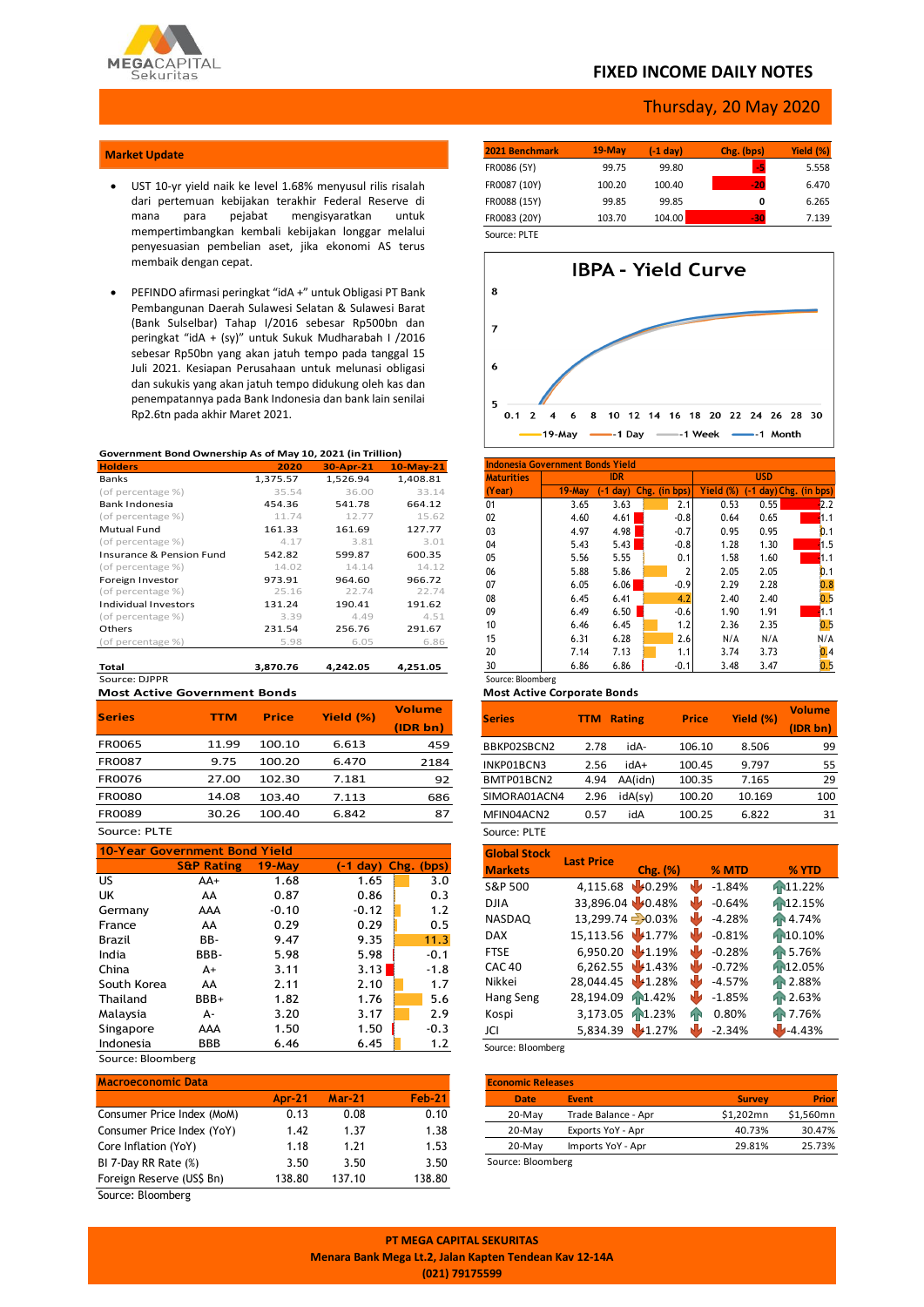## **FIXED INCOME DAILY NOTES**



Thursday, 20 May 2020

## **Government Bond Prices**

|               | Closing Price: 19-May-2021 |            |        |        |             |            |                   |                   |                |                       |
|---------------|----------------------------|------------|--------|--------|-------------|------------|-------------------|-------------------|----------------|-----------------------|
| <b>Series</b> | <b>Maturity</b>            | <b>TTM</b> | Coupon | Price  | <b>YTMX</b> | <b>YTM</b> | <b>Est. Yield</b> | <b>Fair Price</b> | Spread (bps)   | <b>Recommendation</b> |
| FR0034        | 15-Jun-21                  | 0.07       | 12.80% | 100.72 | 2.249       | 2.25%      | 2.92%             | 100.70            | $-1$           | Fair                  |
| FR0053        | 15-Jul-21                  | 0.16       | 8.25%  | 100.73 | 3.325       | 3.33%      | 3.00%             | 100.80            | $\overline{7}$ | Fair                  |
| FR0061        | 15-May-22                  | 0.99       | 7.00%  | 103.21 | 3.648       | 3.65%      | 3.77%             | 103.11            | $-10$          | Fair                  |
| FR0035        | 15-Jun-22                  | 1.07       | 12.90% | 109.80 | 3.497       | 3.50%      | 3.84%             | 109.43            | $-37$          | Expensive             |
| FR0043        | 15-Jul-22                  | 1.16       | 10.25% | 107.01 | 4.148       | 4.15%      | 3.90%             | 107.10            | 9              | Fair                  |
| FR0063        | 15-May-23                  | 1.99       | 5.63%  | 101.92 | 4.599       | 4.60%      | 4.48%             | 102.15            | 23             | Fair                  |
| FR0046        | 15-Jul-23                  | 2.16       | 9.50%  | 109.75 | 4.756       | 4.76%      | 4.58%             | 109.97            | 23             | Fair                  |
| FR0039        | 15-Aug-23                  | 2.24       | 11.75% | 114.35 | 4.891       | 4.89%      | 4.63%             | 114.96            | 60             | Cheap                 |
| <b>FR0070</b> | 15-Mar-24                  | 2.82       | 8.38%  | 108.84 | 4.969       | 4.97%      | 4.95%             | 108.92            | 8              | Fair                  |
| FR0077        | 15-May-24                  | 2.99       | 8.13%  | 108.64 | 4.973       | 4.97%      | 5.03%             | 108.50            | $-14$          | Fair                  |
| FR0044        | 15-Sep-24                  | 3.33       | 10.00% | 113.74 | 5.418       | 5.42%      | 5.18%             | 114.52            | 78             | Cheap                 |
| FR0081        | 15-Jun-25                  | 4.08       | 6.50%  | 103.87 | 5.425       | 5.43%      | 5.48%             | 103.68            | $-19$          | Fair                  |
| FR0040        | 15-Sep-25                  | 4.33       | 11.00% | 120.06 | 5.691       | 5.69%      | 5.57%             | 120.60            | 55             | Cheap                 |
| <b>FR0084</b> | 15-Feb-26                  | 4.75       | 7.25%  | 106.22 | 5.729       | 5.73%      | 5.70%             | 106.34            | 12             | Fair                  |
| <b>FR0086</b> | 15-Apr-26                  | 4.91       | 5.50%  | 99.76  | 5.555       | 5.56%      | 5.75%             | 98.94             | $-82$          | Expensive             |
| FR0037        | 15-Sep-26                  | 5.33       | 12.00% | 127.85 | 5.83        | 5.83%      | 5.87%             | 127.67            | $-18$          | Fair                  |
| FR0056        | 15-Sep-26                  | 5.33       | 8.38%  | 112.50 | 5.621       | 5.62%      | 5.87%             | 111.31            | $-119$         | Expensive             |
| FR0059        | 15-May-27                  | 5.99       | 7.00%  | 105.58 | 5.881       | 5.88%      | 6.03%             | 104.81            | $-77$          | Expensive             |
| FR0042        | 15-Jul-27                  | 6.16       | 10.25% | 121.50 | 6.028       | 6.03%      | 6.07%             | 121.19            | $-31$          | Expensive             |
| FR0047        | 15-Feb-28                  | 6.75       | 10.00% | 120.85 | 6.17        | 6.17%      | 6.19%             | 120.71            | $-14$          | Fair                  |
| FR0064        | 15-May-28                  | 6.99       | 6.13%  | 99.74  | 6.171       | 6.17%      | 6.24%             | 99.37             | $-37$          | Expensive             |
| FR0071        | 15-Mar-29                  | 7.83       | 9.00%  | 115.44 | 6.452       | 6.45%      | 6.38%             | 115.94            | 50             | Cheap                 |
| <b>FR0078</b> | 15-May-29                  | 7.99       | 8.25%  | 111.30 | 6.419       | 6.42%      | 6.40%             | 111.41            | 12             | Fair                  |
| FR0052        | 15-Aug-30                  | 9.25       | 10.50% | 127.53 | 6.489       | 6.49%      | 6.57%             | 126.90            | -63            | Expensive             |
| <b>FR0082</b> | 15-Sep-30                  | 9.33       | 7.00%  | 103.59 | 6.479       | 6.48%      | 6.58%             | 102.90            | $-69$          | Expensive             |
| <b>FR0087</b> | 15-Feb-31                  | 9.75       | 6.50%  | 100.28 | 6.459       | 6.46%      | 6.62%             | 99.11             | $-116$         | Expensive             |
| FR0085        | 15-Apr-31                  | 9.91       | 7.75%  | 107.91 | 6.646       | 6.65%      | 6.64%             | 107.96            | 5              | Fair                  |
| FR0073        | 15-May-31                  | 9.99       | 8.75%  | 115.42 | 6.615       | 6.62%      | 6.65%             | 115.16            | $-25$          | Expensive             |
| FR0054        | 15-Jul-31                  | 10.16      | 9.50%  | 119.86 | 6.762       | 6.92%      | 6.66%             | 120.66            | 80             | Cheap                 |
| FR0058        | 15-Jun-32                  | 11.08      | 8.25%  | 111.06 | 6.81        | 6.81%      | 6.75%             | 111.58            | 52             | Cheap                 |
| FR0074        | 15-Aug-32                  | 11.25      | 7.50%  | 104.82 | 6.876       | 6.88%      | 6.76%             | 105.73            | 92             | Cheap                 |
| FR0065        | 15-May-33                  | 12.00      | 6.63%  | 99.80  | 6.649       | 6.65%      | 6.82%             | 98.43             | $-137$         | Expensive             |
| <b>FR0068</b> | 15-Mar-34                  | 12.83      | 8.38%  | 111.10 | 7.044       | 7.04%      | 6.87%             | 112.64            | 154            | Cheap                 |
| FR0080        | 15-Jun-35                  | 14.08      | 7.50%  | 103.46 | 7.106       | 7.11%      | 6.95%             | 104.92            | 146            | Cheap                 |
| FR0072        | 15-May-36                  | 15.00      | 8.25%  | 110.40 | 7.111       | 7.11%      | 6.99%             | 111.58            | 118            | Cheap                 |
| <b>FR0088</b> | 15-Jun-36                  | 15.08      | 6.25%  | 99.46  | 6.306       | 6.31%      | 6.99%             | 93.12             | $-634$         | Expensive             |
| FR0045        | 15-May-37                  | 16.00      | 9.75%  | 125.05 | 7.104       | 7.10%      | 7.03%             | 125.82            | 77             | Cheap                 |
| FR0075        | 15-May-38                  | 17.00      | 7.50%  | 103.76 | 7.115       | 7.12%      | 7.07%             | 104.19            | 43             | Cheap                 |
| <b>FR0050</b> | 15-Jul-38                  | 17.17      | 10.50% | 131.00 | 7.302       | 7.30%      | 7.08%             | 133.67            | 267            | Cheap                 |
| FR0079        | 15-Apr-39                  | 17.92      | 8.38%  | 111.46 | 7.224       | 7.22%      | 7.10%             | 112.76            | 130            | Cheap                 |
| FR0083        | 15-Apr-40                  | 18.92      | 7.50%  | 103.70 | 7.139       | 7.14%      | 7.13%             | 103.76            | 6              | Fair                  |
| FR0057        | 15-May-41                  | 20.00      | 9.50%  | 123.10 | 7.287       | 7.29%      | 7.16%             | 124.63            | 153            | Cheap                 |
| FR0062        | 15-Apr-42                  | 20.92      | 6.38%  | 100.00 | 6.374       | 6.37%      | 7.19%             | 91.29             | $-871$         | Expensive             |
| FR0067        | 15-Feb-44                  | 22.76      | 8.75%  | 113.75 | 7.481       | 7.48%      | 7.23%             | 116.88            | 313            | Cheap                 |
| FR0076        | 15-May-48                  | 27.01      | 7.38%  | 102.28 | 7.182       | 7.18%      | 7.30%             | 100.92            | $-136$         | Expensive             |
| <b>FR0089</b> | 15-Aug-51                  | 30.26      | 6.88%  | 100.13 | 6.864       | 6.86%      | 7.34%             | 94.40             | $-573$         |                       |
|               |                            |            |        |        |             |            |                   |                   |                | Expensive             |

Source: IBPA, PLTE, Bloomberg, & MCS Estimates